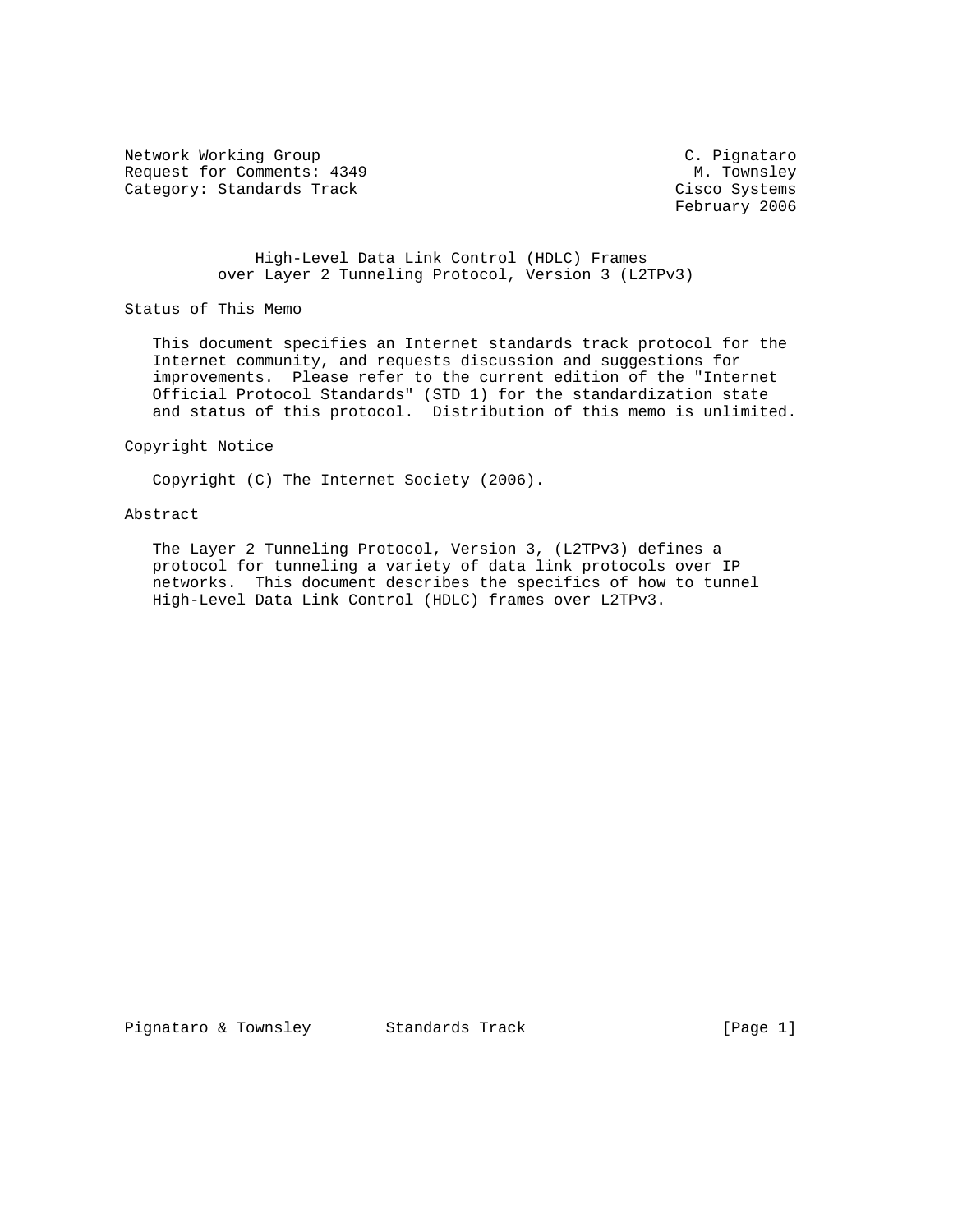# Table of Contents

| 3. HDLC Link Status Notification and Session Establishment 3<br>5 <sub>1</sub><br>$7^{\circ}$<br>8.<br>9 |  |  |
|----------------------------------------------------------------------------------------------------------|--|--|
|                                                                                                          |  |  |
|                                                                                                          |  |  |
|                                                                                                          |  |  |
|                                                                                                          |  |  |
|                                                                                                          |  |  |
|                                                                                                          |  |  |
|                                                                                                          |  |  |
|                                                                                                          |  |  |
|                                                                                                          |  |  |
|                                                                                                          |  |  |
|                                                                                                          |  |  |
|                                                                                                          |  |  |
|                                                                                                          |  |  |
|                                                                                                          |  |  |
|                                                                                                          |  |  |
|                                                                                                          |  |  |
|                                                                                                          |  |  |
|                                                                                                          |  |  |
|                                                                                                          |  |  |
|                                                                                                          |  |  |
|                                                                                                          |  |  |

## 1. Introduction

 [RFC3931] defines a base protocol for Layer 2 Tunneling over IP networks. This document defines the specifics necessary for tunneling HDLC Frames over L2TPv3. Such emulated circuits are referred to as HDLC Pseudowires (HDLCPWs).

 Protocol specifics defined in this document for L2TPv3 HDLCPWs include those necessary for simple point-to-point (e.g., between two L2TPv3 nodes) frame encapsulation, and for simple interface up and interface down notifications.

 The reader is expected to be very familiar with the terminology and protocol constructs defined in [RFC3931].

## 1.1 Abbreviations

| HDLC   | High-Level Data Link Control                     |
|--------|--------------------------------------------------|
|        | HDLCPW HDLC Pseudowire                           |
| T.A.C. | L2TP Access Concentrator (see [RFC3931])         |
| LCCF   | L2TP Control Connection Endpoint (see [RFC3931]) |
| PW     | Pseudowire                                       |
|        |                                                  |

Pignataro & Townsley Standards Track [Page 2]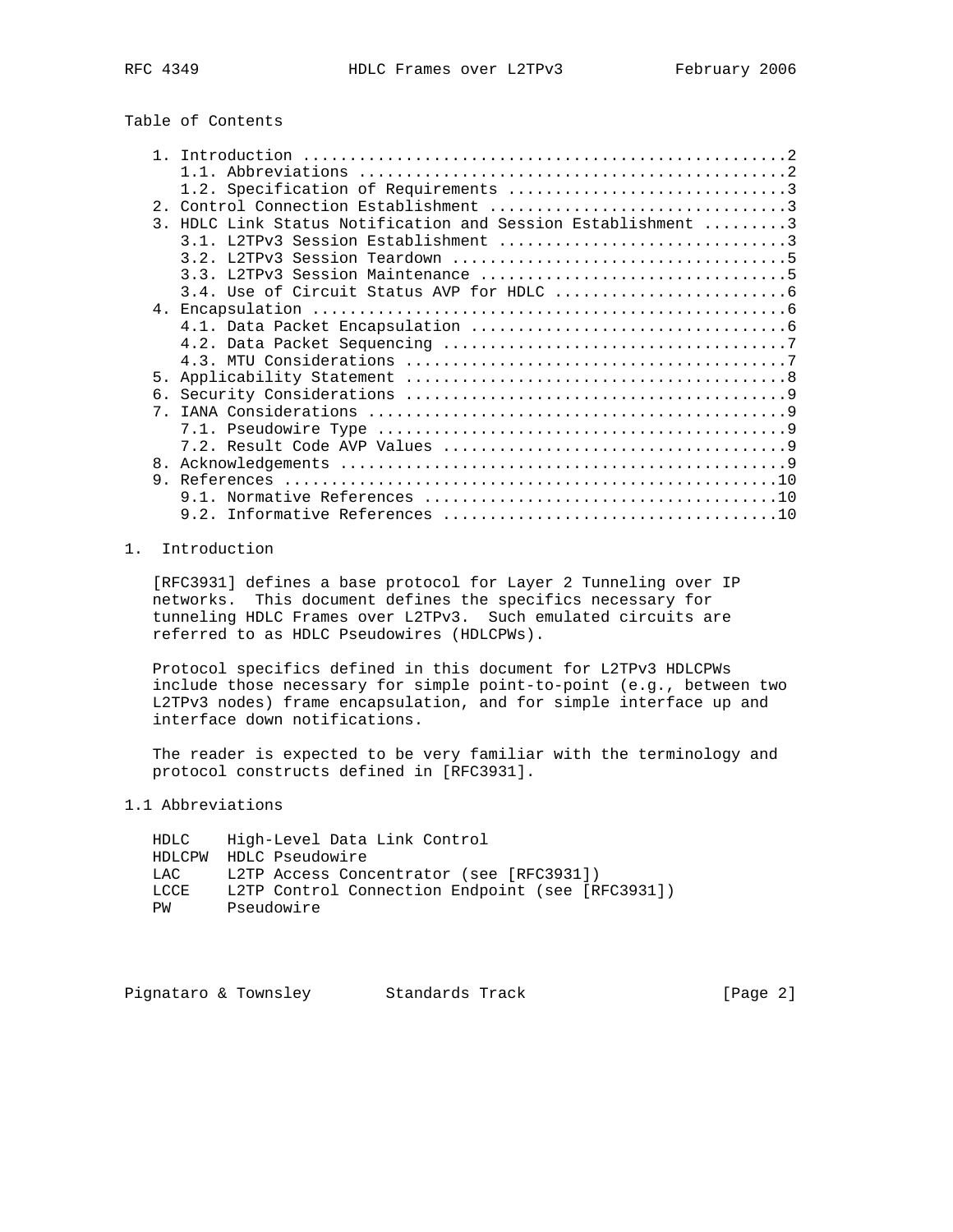### 1.2. Specification of Requirements

 In this document, several words are used to signify the requirements of the specification. These words are often capitalized. The key words "MUST", "MUST NOT", "REQUIRED", "SHALL", "SHALL NOT", "SHOULD", "SHOULD NOT", "RECOMMENDED", "MAY", and "OPTIONAL" in this document are to be interpreted as described in [RFC2119].

2. Control Connection Establishment

 In order to tunnel an HDLC link over IP using L2TPv3, an L2TPv3 Control Connection MUST first be established as described in [RFC3931]. The L2TPv3 SCCRQ Control Message and corresponding SCCRP Control Message MUST include the HDLC Pseudowire Type of 0x0006 (see Section 7, "IANA Considerations"), in the Pseudowire Capabilities List as defined in 5.4.3 of [RFC3931]. This identifies the control connection as able to establish L2TP sessions to support HDLC Pseudowires (HDLCPWs).

 An LCCE MUST be able to uniquely identify itself in the SCCRQ and SCCRP messages via a globally unique value. By default, this is advertised via the structured Router ID AVP [RFC3931], though the unstructured Hostname AVP [RFC3931] MAY be used to identify LCCEs as well.

3. HDLC Link Status Notification and Session Establishment

 This section specifies how the status of an HDLC interface is reported between two LCCEs, and the associated L2TP session creation and deletion that occurs.

3.1. L2TPv3 Session Establishment

 Associating an HDLC serial interface with a PW and its transition to "Ready" or "Up" results in the establishment of an L2TP session via the standard three-way handshake described in Section 3.4.1 of [RFC3931]. For purposes of this discussion, the action of locally associating an interface running HDLC with a PW by local configuration or otherwise is referred to as "provisioning" the HDLC interface. The transition of the interface to "ready" or "up" will be referred to as the interface becoming ACTIVE. The transition of the interface to "not-ready" or "down" will be referred to as the interface becoming INACTIVE.

Pignataro & Townsley Standards Track [Page 3]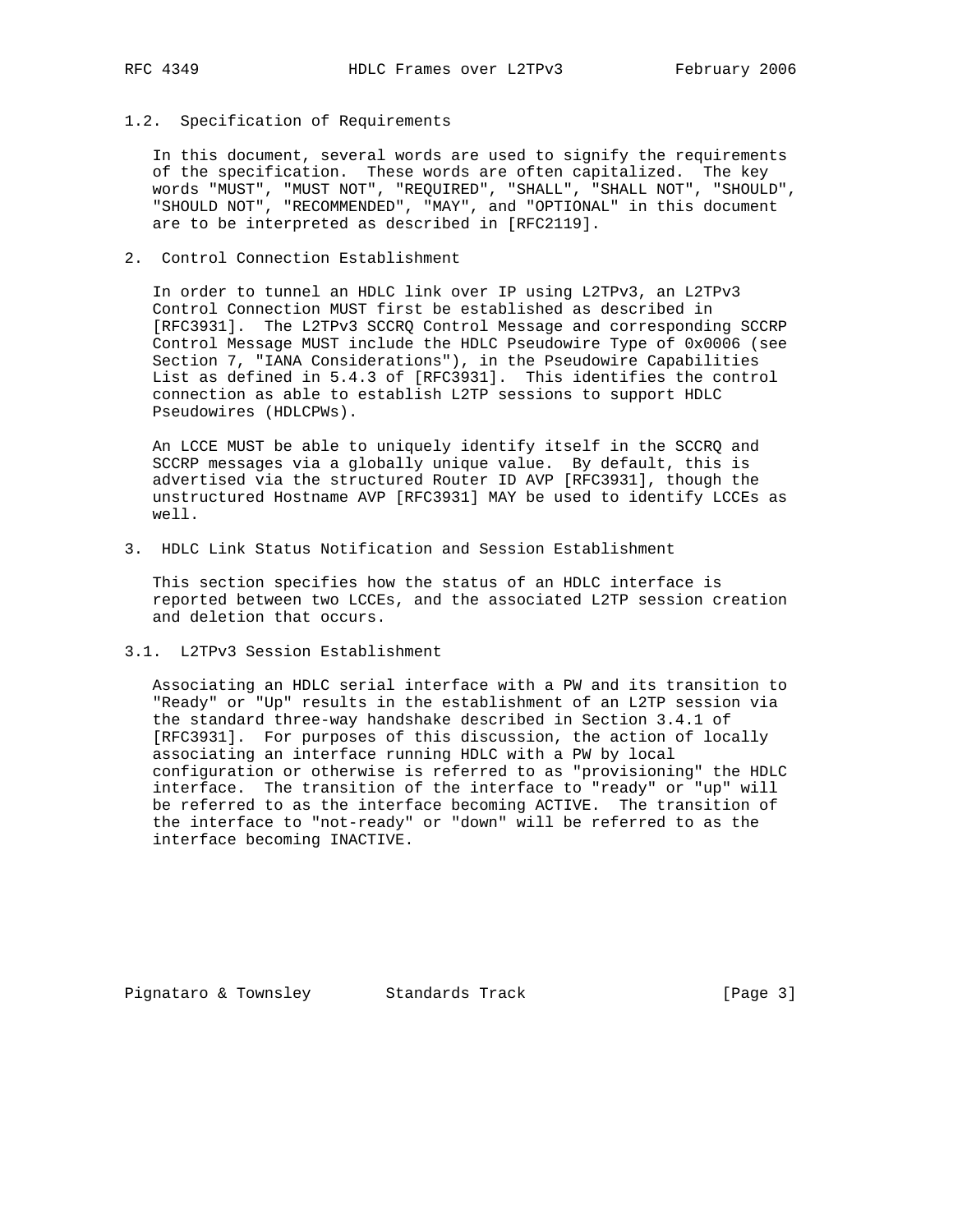An LCCE MAY initiate the session immediately upon association with an HDLC interface or wait until the interface becomes ACTIVE before attempting to establish an L2TP session. Waiting until the interface transitions to ACTIVE may be preferred, as it delays allocation of resources until absolutely necessary.

 The Pseudowire Type AVP defined in Section 5.4.4 of [RFC3931], Attribute Type 68, MUST be present in the ICRQ messages and MUST include the Pseudowire Type of 0x0006 for HDLCPWs.

 The Circuit Status AVP (see Section 3.4) MUST be present in the ICRQ and ICRP messages and MAY be present in the SLI message for HDLCPWs.

 Following is an example of the L2TP messages exchanged for an HDLCPW that is initiated after an HDLC interface is provisioned and becomes ACTIVE.

 LCCE (LAC) A LCCE (LAC) B ------------------ ------------------ HDLC Interface Provisioned

HDLC Interface Provisioned

HDLC Interface ACTIVE

 $ICRQ$  (status =  $0x03$ ) ---->

HDLC Interface ACTIVE

 $\leftarrow---$  ICRP (status =  $0x03$ )

 L2TP session established, OK to send data into tunnel

ICCN ----->

 L2TP session established, OK to send data into tunnel

 In the example above, an ICRQ is sent after the interface is provisioned and becomes ACTIVE. The Circuit Status AVP indicates that this link is ACTIVE and New (0x03). The Remote End ID AVP [RFC3931] MUST be present in the ICRQ in order to identify the HDLC link (together with the identity of the LCCE itself as defined in Section 2) with which to associate the L2TP session. The Remote End ID AVP defined in [RFC3931] is of opaque form and variable length, though one MUST at a minimum support use of an unstructured four octet value that is known to both LCCEs (either by direct configuration, or some other means). The exact method of how this value is configured, retrieved, discovered, or otherwise determined at each LCCE is outside the scope of this document.

Pignataro & Townsley Standards Track Track [Page 4]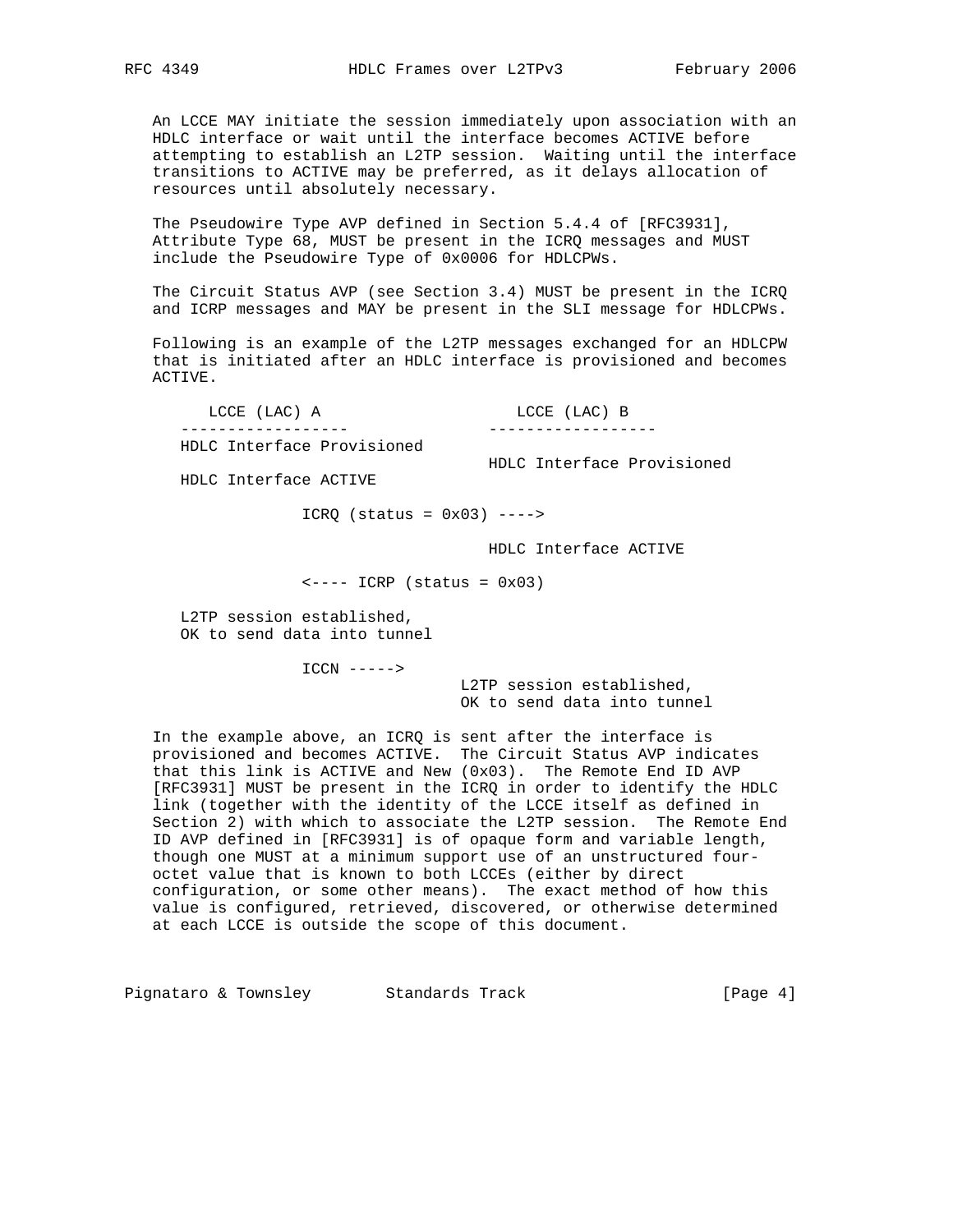As with the ICRQ, the ICRP is sent only after the associated HDLC interface transitions to ACTIVE as well. If LCCE B had not been provisioned for the interface identified in the ICRQ, a CDN would have been immediately returned indicating that the associated link was not provisioned or available at this LCCE. LCCE A SHOULD then exhibit a periodic retry mechanism. If so, the period and maximum number of retries MUST be configurable.

 An Implementation MAY send an ICRQ or ICRP before an HDLC interface is ACTIVE, as long as the Circuit Status AVP reflects that the link is INACTIVE and an SLI is sent when the HDLC interface becomes ACTIVE (see Section 3.3).

 The ICCN is the final stage in the session establishment, confirming the receipt of the ICRP with acceptable parameters to allow bidirectional traffic.

3.2. L2TPv3 Session Teardown

 In the event a link is removed (unprovisioned) at either LCCE, the associated L2TP session MUST be torn down via the CDN message defined in Section 3.4.3 of [RFC3931].

 General Result Codes regarding L2TP session establishment are defined in [RFC3931]. Additional HDLC result codes are defined as follows:

 20 - HDLC Link was deleted permanently (no longer provisioned) 21 - HDLC Link has been INACTIVE for an extended period of time

### 3.3. L2TPv3 Session Maintenance

 HDLCPWs over L2TP make use of the Set Link Info (SLI) control message defined in [RFC3931] to signal HDLC link status notifications between PEs. The SLI message is a single message that is sent over the L2TP control channel, signaling the interface state change.

 The SLI message MUST be sent any time there is a status change of any values identified in the Circuit Status AVP. The only exceptions to this are the initial ICRQ, ICRP, and CDN messages, which establish and teardown the L2TP session itself. The SLI message may be sent from either PE at any time after the first ICRQ is sent (and perhaps before an ICRP is received, requiring the peer to perform a reverse Session ID lookup).

 All sessions established by a given control connection utilize the L2TP Hello facility defined in Section 4.4 of [RFC3931] for session keepalive. This gives all sessions basic dead peer and path detection between PEs.

Pignataro & Townsley Standards Track [Page 5]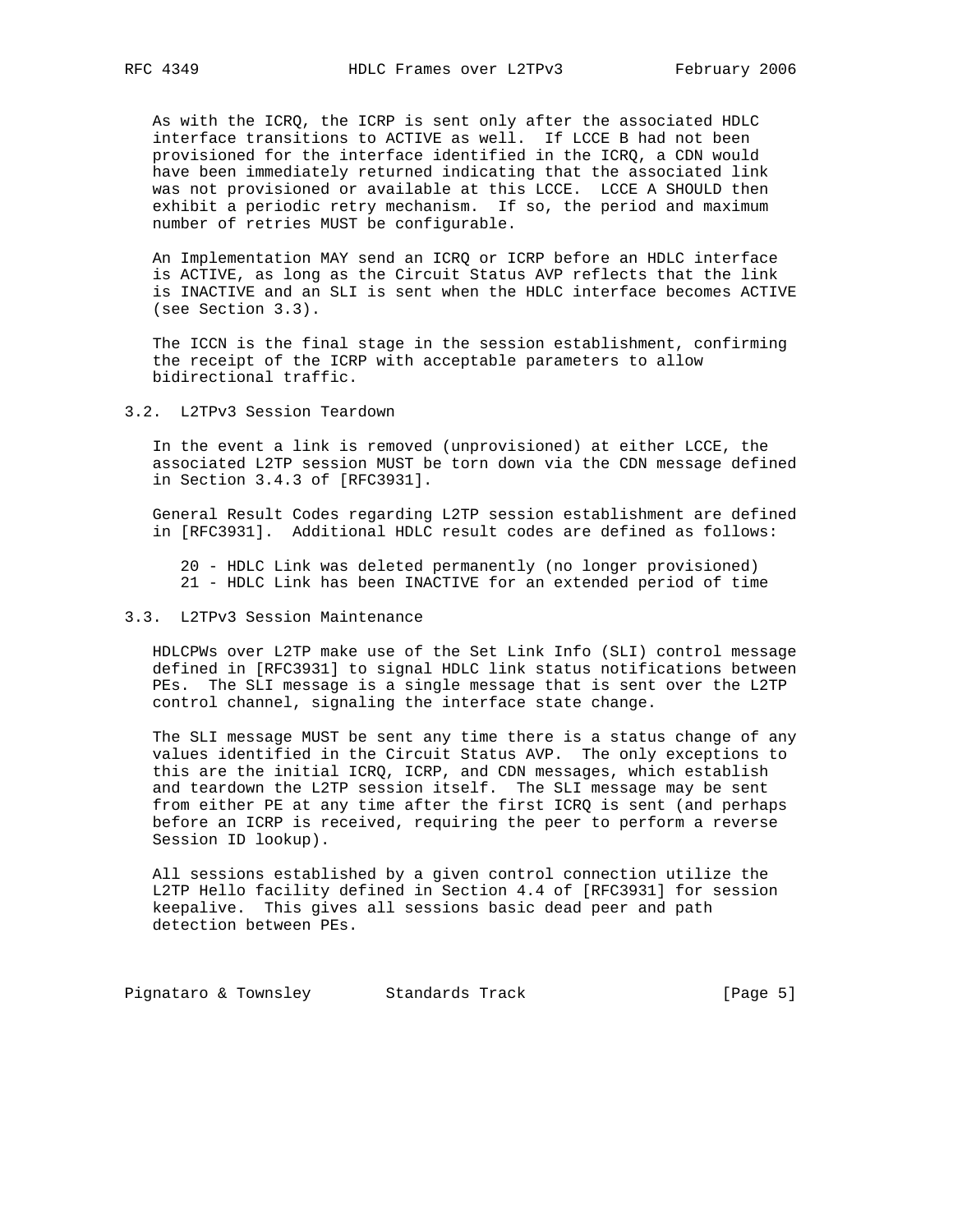## 3.4. Use of Circuit Status AVP for HDLC

 HDLC reports Circuit Status with the Circuit Status AVP defined in [RFC3931], Attribute Type 71. For reference, this AVP is shown below:

 0 1 0 1 2 3 4 5 6 7 8 9 0 1 2 3 4 5 +-+-+-+-+-+-+-+-+-+-+-+-+-+-+-+-+ Reserved  $|N|A|$ +-+-+-+-+-+-+-+-+-+-+-+-+-+-+-+-+

 The Value is a 16-bit mask with the two least significant bits defined and the remaining bits reserved for future use. Reserved bits MUST be set to 0 when sending, and ignored upon receipt.

 The N (New) bit SHOULD be set to one (1) if the Circuit Status indication is for a new HDLC circuit; to zero (0) otherwise.

 The A (Active) bit indicates whether the HDLC interface is ACTIVE (1) or INACTIVE (0).

- 4. Encapsulation
- 4.1. Data Packet Encapsulation

 HDLCPWs use the default encapsulations defined in [RFC3931] for demultiplexing, sequencing, and flags. The HDLCPW Type over L2TP is intended to operate in an "interface to interface" or "port to port" fashion, passing all HDLC data and control PDUs over the PW. The HDLC PDU is stripped of flags and trailing FCS, bit/byte unstuffing is performed, and the remaining data, including the address, control, and protocol fields, is transported over the PW.

 Since all packets are passed in a largely transparent manner over the HDLCPW, any protocol that has HDLC-like framing may utilize the HDLCPW mode, including PPP, Frame-Relay ("port to port" Frame-Relay transport), X.25 (LAPB), etc. In such cases, the negotiations and signaling of the specific protocols transported over the HDLCPW take place between the Remote Systems. A non-exhaustive list of examples and considerations of this transparent nature include:

 o When the HDLCPW transports Point-to-Point Protocol (PPP) traffic, PPP negotiations (Link Control Protocol, optional authentication, and Network Control Protocols) are performed between Remote Systems, and LCCEs do not participate in these negotiations.

Pignataro & Townsley Standards Track [Page 6]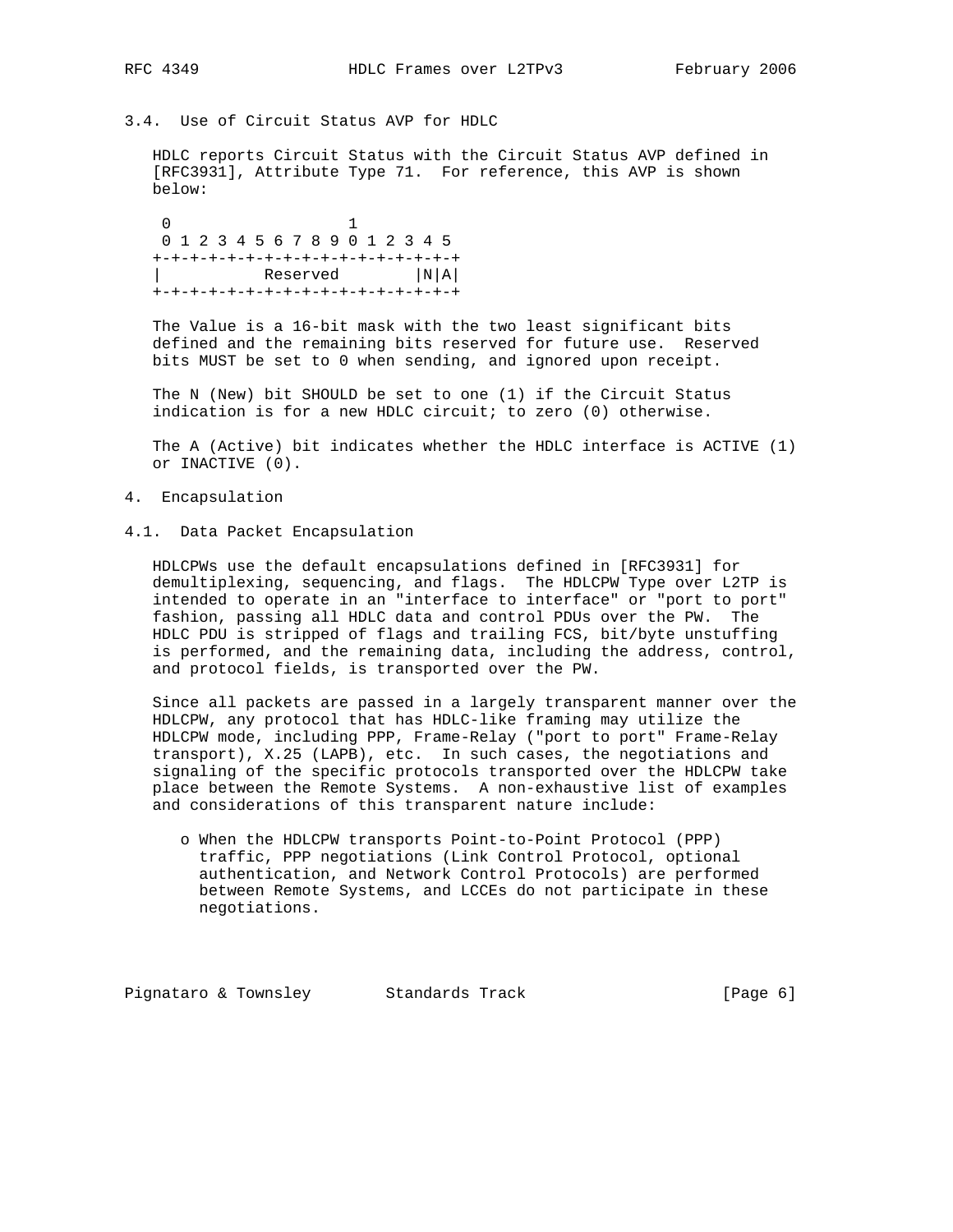- o When the HDLCPW transports Frame-Relay traffic, PVC status management procedures (Local Management Interface) take place between Remote Systems, and LCCEs do not participate in LMI. Additionally, individual Frame-Relay virtual-circuits are not visible to the LCCEs, and the FECN, BECN, and DE bits are transported transparently.
- o When the HDLCPW transports X.25 (LAPB) traffic, LCCEs do not function as either LAPB DCE or DTE devices.

 On the other hand, exceptions include cases where direct access to the HDLC interface is required, or modes that operate on the flags, FCS, or bit/byte unstuffing that is performed before sending the HDLC PDU over the PW. An example of this is PPP ACCM negotiation.

4.2. Data Packet Sequencing

 Data Packet Sequencing MAY be enabled for HDLCPWs. The sequencing mechanisms described in Section 4.6.1 of [RFC3931] MUST be used for signaling sequencing support. HDLCPWs over L2TP MUST request the presence of the L2TPv3 Default L2-Specific Sublayer defined in Section 4.6 of [RFC3931] when sequencing is enabled, and MAY request its presence at all times.

4.3. MTU Considerations

 With L2TPv3 as the tunneling protocol, the packet resulting from the encapsulation is N bytes longer than the HDLC frame without the flags or FCS. The value of N depends on the following fields:

 L2TP Session Header: Flags, Ver, Res 4 octets (L2TPv3 over UDP only) Session ID 4 octets Cookie Size 0, 4, or 8 octets L2-Specific Sublayer 0 or 4 octets (i.e., using sequencing)

Hence the range for N in octets is:

 N = 4-16, L2TPv3 data messages are over IP; N = 16-28, L2TPv3 data messages are over UDP; (N does not include the IP header.)

 The MTU and fragmentation implications resulting from this are discussed in Section 4.1.4 of [RFC3931].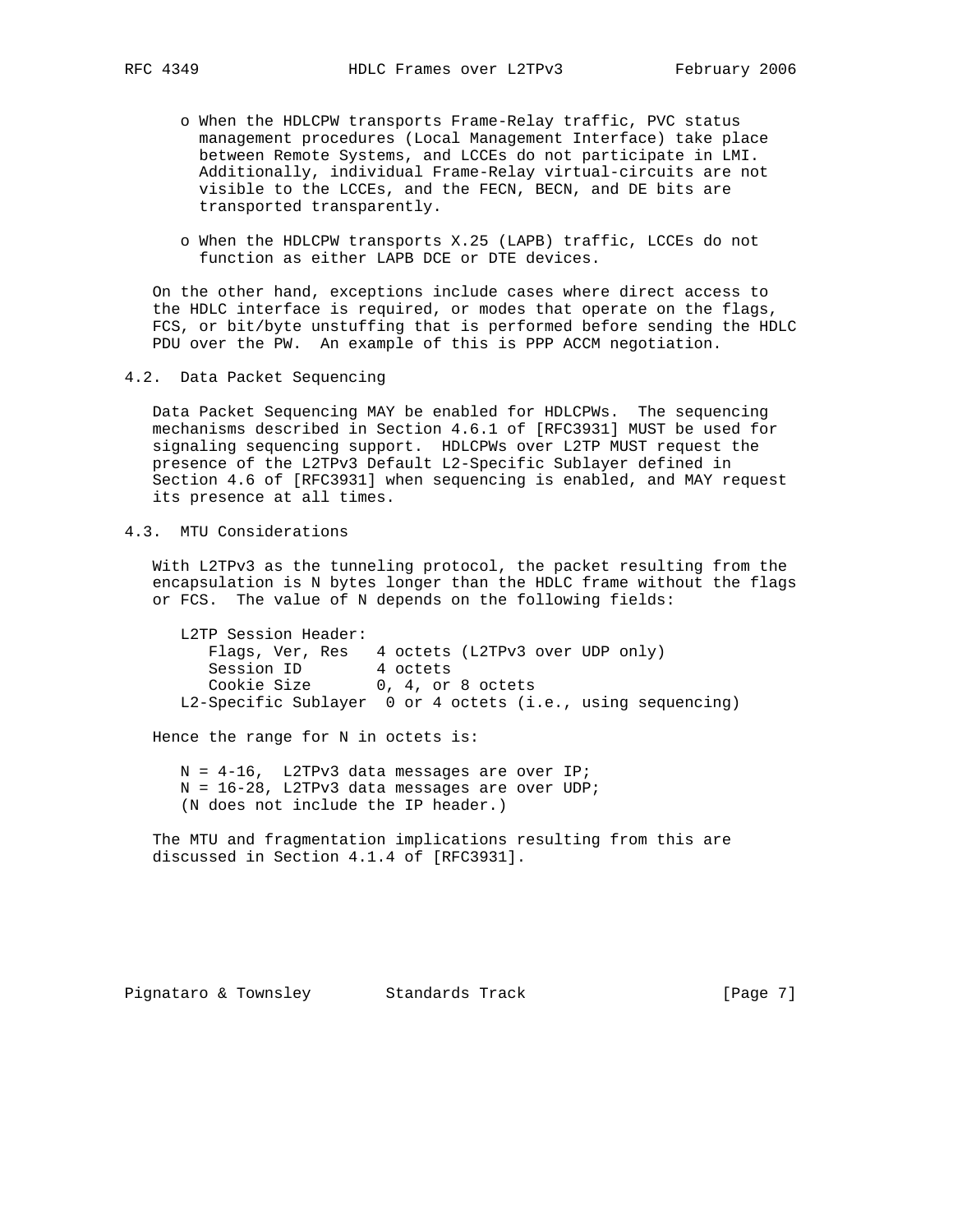# 5. Applicability Statement

 HDLC Pseudowires support a "port to port" or "interface to interface" deployment model operating in a point-to-point fashion. In addition to the transport of HDLC frames, a natural application of HDLCPWs allows for the transport of any protocol using an HDLC-like framing.

 The HDLCPW emulation over a packet-switched network (PSN) has the following characteristics in relationship to the native service:

- o HDLC data and control fields are transported transparently (see Section 4.1). The specific negotiations and signaling of the protocol being transported are performed between Remote Systems transparently, and the LCCE does not participate in them.
- o The trailing FCS (Frame Check Sequence) containing a CRC (Cyclic Redundancy Check) is stripped at the ingress LCCE and not transported over HDLCPWs. It is therefore regenerated at the egress LCCE (see Section 4.1). This means that the FCS may not accurately reflect errors on the end-to-end HDLC link. Errors or corruption introduced in the HDLCPW payload during encapsulation or transit across the packet-switched network may not be detected. This lack of integrity-check transparency may not be of concern if it is known that the inner payloads or upper protocols transported perform their own error and integrity checking. To allow for payload integrity-checking transparency on HDLCPWs using L2TP over IP or L2TP over UDP/IP, the L2TPv3 session can utilize IPSec as specified in Section 4.1.3 of [RFC3931].
- o HDLC link status notification is provided using the Circuit Status AVP in the SLI message (see Section 3.4).
- o The length of the resulting L2TPv3 packet is longer than the encapsulated HDLC frame without flags and FCS (see Section 4.3), with resulting MTU and fragmentation implications discussed in Section 4.1.4 of [RFC3931].
- o The packet-switched network may reorder, duplicate, or silently drop packets. Sequencing may be enabled in the HDLCPW for some or all packets to detect lost, duplicate, or out-of-order packets on a per-session basis (see Section 4.2).
- o The faithfulness of an HDLCPW may be increased by leveraging Quality of Service features of the LCCEs and the underlying PSN.

Pignataro & Townsley Standards Track [Page 8]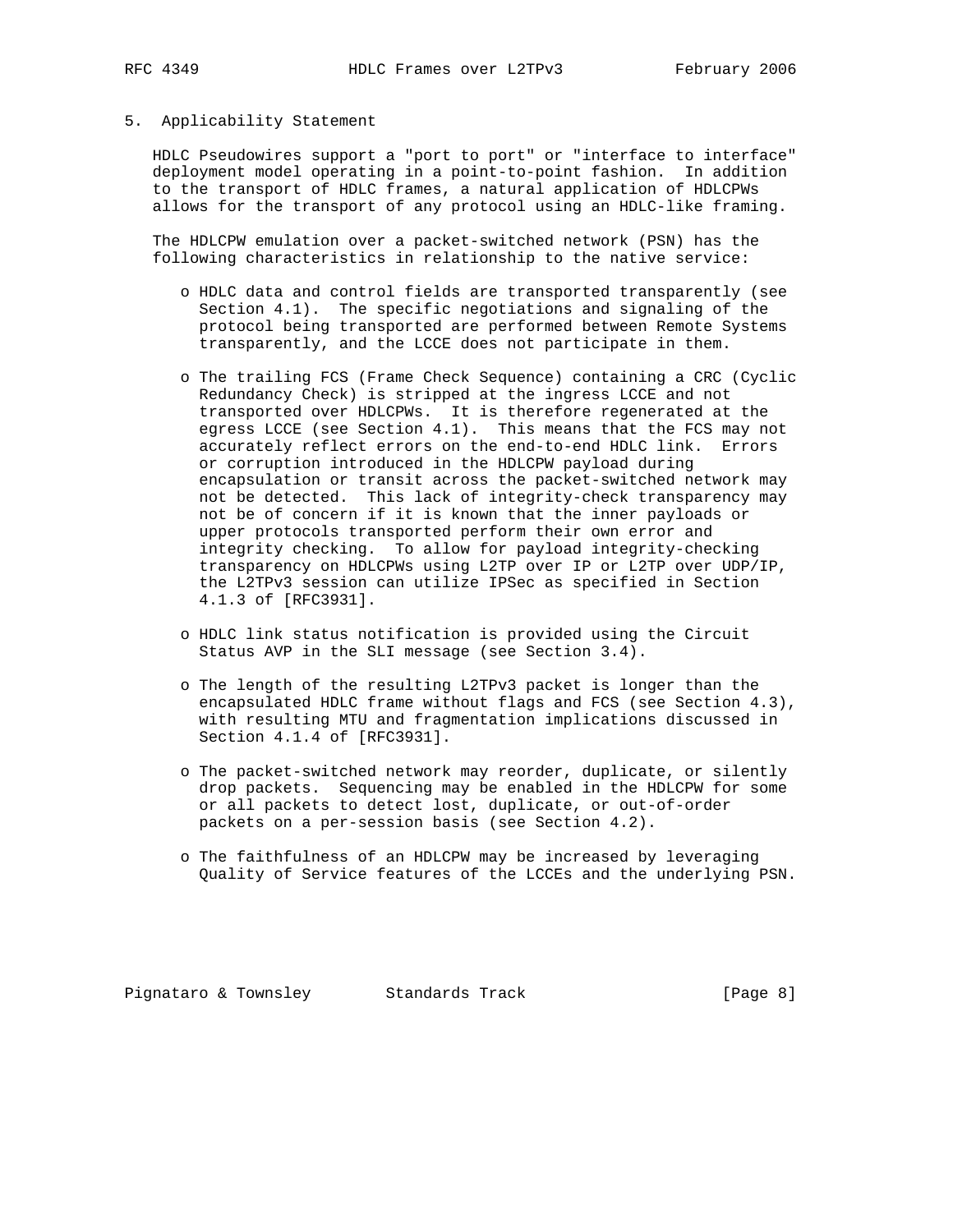6. Security Considerations

 HDLC over L2TPv3 is subject to the security considerations defined in [RFC3931]. Beyond the considerations when carrying other data link types, there are no additional considerations specific to carrying HDLC.

- 7. IANA Considerations
- 7.1. Pseudowire Type

 The signaling mechanisms defined in this document rely upon the allocation of an HDLC Pseudowire Type (see Pseudowire Capabilities List as defined in 5.4.3 of [RFC3931] and L2TPv3 Pseudowire Types in 10.6 of [RFC3931]) by the IANA (number space created as part of publication of [RFC3931]). The HDLC Pseudowire Type is defined in Section 2 of this specification:

 L2TPv3 Pseudowire Types -----------------------

0x0006 - HDLC Pseudowire Type

7.2. Result Code AVP Values

 This number space is managed by IANA as described in section 2.3 of [BCP0068]. Two new L2TP Result Codes for the CDN message appear in Section 3.2. The following is a summary:

 Result Code AVP (Attribute Type 1) Values -----------------------------------------

 20 - HDLC Link was deleted permanently (no longer provisioned) 21 - HDLC Link has been INACTIVE for an extended period of time

8. Acknowledgements

 Thanks to Sudhir Rustogi and George Wilkie for valuable input. Maria Alice Dos Santos provided helpful review and comment. Many thanks to Mark Lewis for providing review and clarifying comments during IETF Last Call.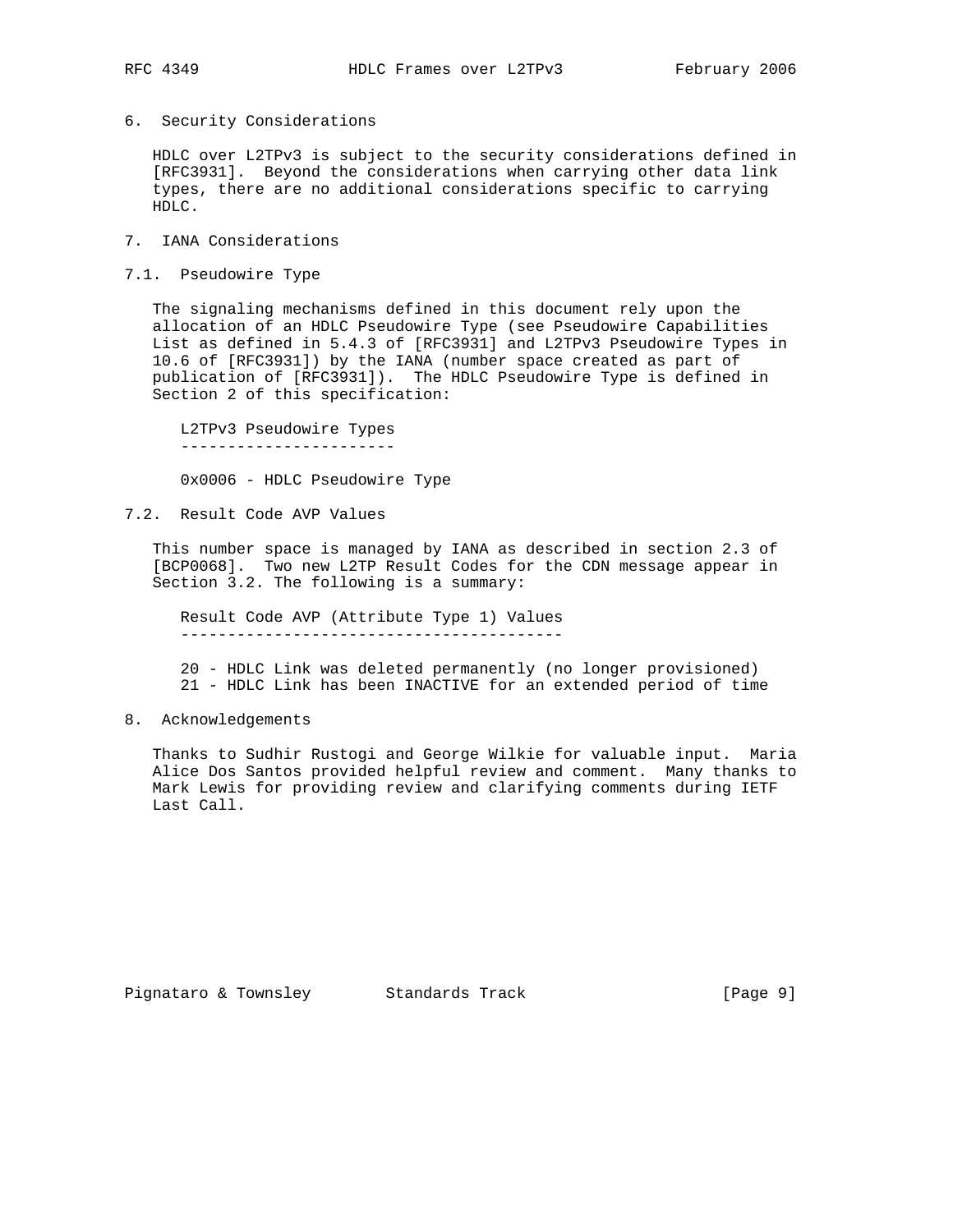## 9. References

- 9.1. Normative References
	- [RFC3931] Lau, J., Townsley, M., and I. Goyret, "Layer Two Tunneling Protocol - Version 3 (L2TPv3)", RFC 3931, March 2005.
	- [RFC2119] Bradner, S., "Key words for use in RFCs to Indicate Requirement Levels", BCP 14, RFC 2119, March 1997.

## 9.2. Informative References

 [BCP0068] Townsley, W., "Layer Two Tunneling Protocol (L2TP) Internet Assigned Numbers Authority (IANA) Considerations Update", BCP 68, RFC 3438, December 2002.

Authors' Addresses

 Carlos Pignataro Cisco Systems 7025 Kit Creek Road PO Box 14987 Research Triangle Park, NC 27709

EMail: cpignata@cisco.com

 W. Mark Townsley Cisco Systems 7025 Kit Creek Road PO Box 14987 Research Triangle Park, NC 27709

EMail: mark@townsley.net